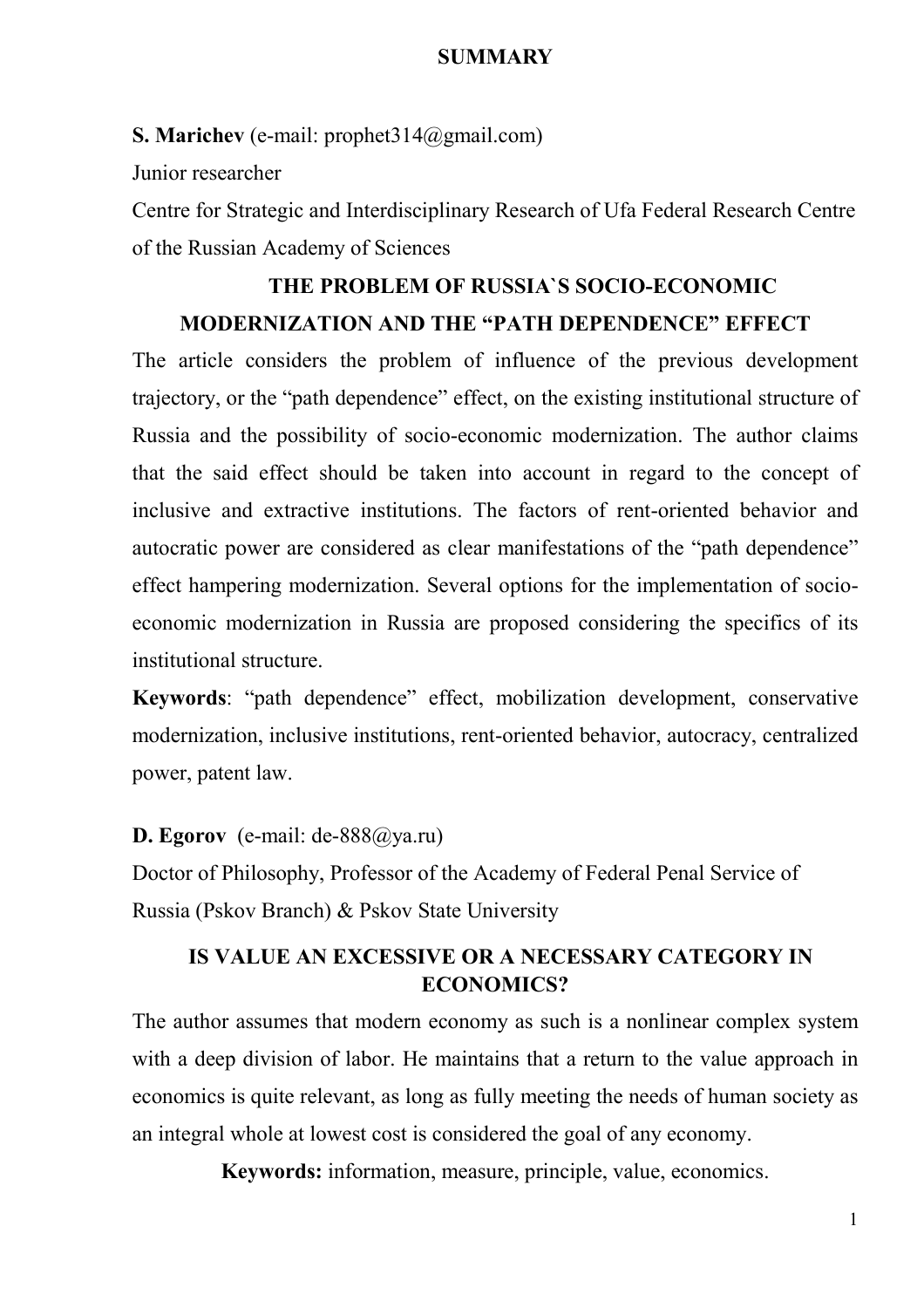### **I. Smotritskaya** (е-mail: irinasmot@yandex.ru)

Doctor of Economic Sciences, Head of the Center for Public Administration's Studies of Institute of Economics of the Russian Academy of Sciences ( the RAS), Moscow, Russia

**S. Chernykh** (е-mail: serge-chernn@yandex.ru) Doctor of Economic Sciences, professor, Chief Scientific Associate of Institute of Economy of the Russian Academy of Sciences ( the RAS), Moscow, Russia

### **MODERN CONCEPTS OF PUBLIC ADMINISTRATION AND INSTITUTIONAL RISKS**

The article deals with conceptual issues related to the formation and development of an institutional environment for improving the quality of public administration, and with the optimization of emerging institutional risks caused primarily by the introduction of digital technologies. The complex of theoretical and methodological problems associated with the transformation of public administration institutions in the context of the coming economic and social changes is studied.

**Keywords:** public administration, "playmaker state", indicators of public administration quality, institutional risks, digital economy.

A. Rassulev (e-mail: arasulev@yandex.ru)

Grand Ph.Doctor in Economics, Professor of Tashkent State Economic University

**S. Voronin** (e-mail: s.voronin63@umail.uz)

Grand Ph.Doctor in Economics, Chief Specialist at the Institute of Fiscal Research under the Ministry of Finance of the Republic of Uzbekistan

**Z. Muhitdinov** (e-mail: zmuhitdinov $\omega$ gmail.com)

post-graduate at the Academy of Public Administration under the President of the Republic of Uzbekistan

# **MODERNIZATION OF THE TAXATION SYSTEM OF THE REPUBLIC OF USBEKISTAN**

The article considers the main aspects of tax reform in the Republic of Uzbekistan. An assessment of the improvement measures aimed at complying with the criteria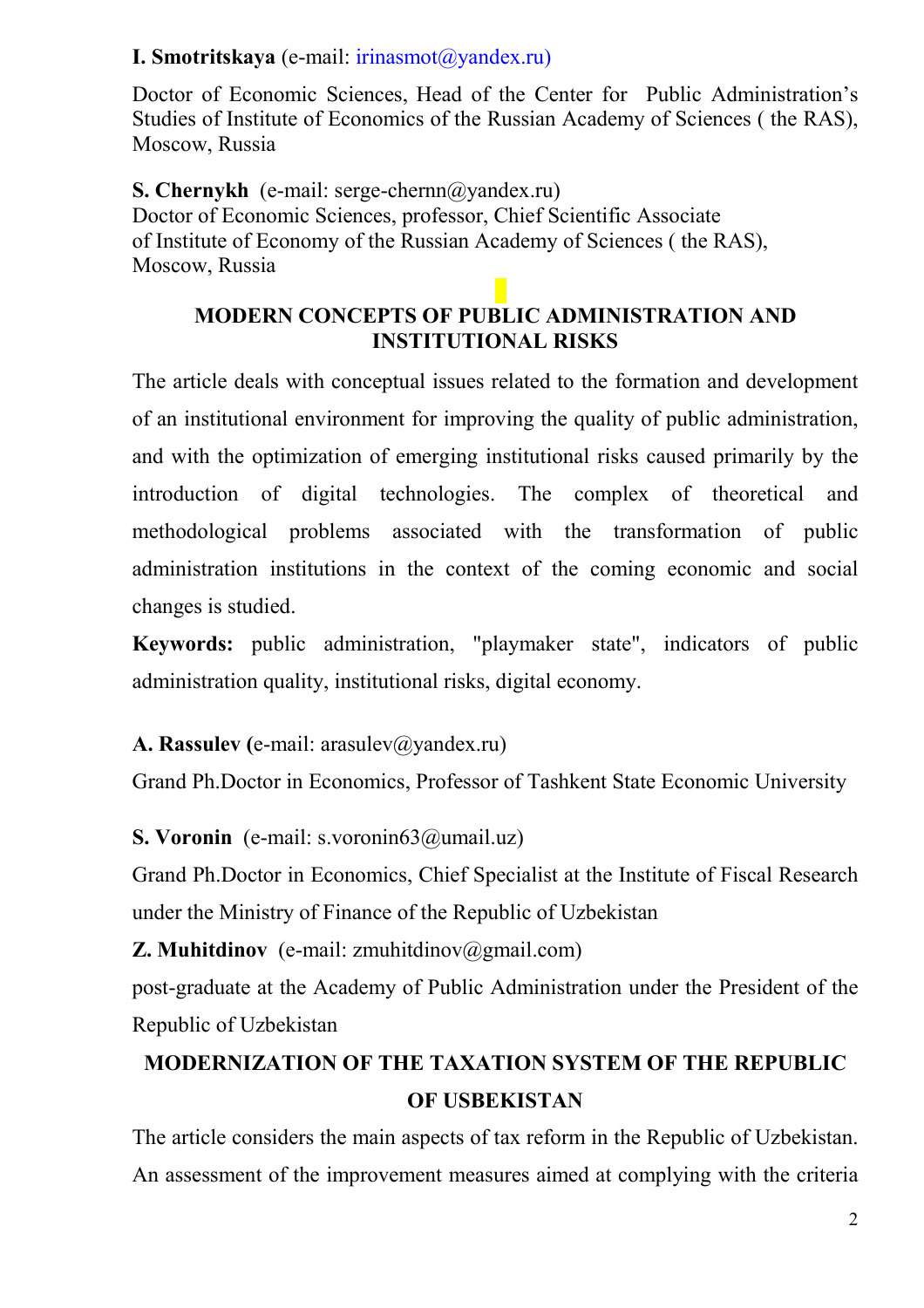of scientific theories of taxation is carried out. A number of recommendations are given to improve the classification of taxes and mandatory payments, as well as existing tax instruments.

**Keywords:** taxation theory, tax burden, tax system, tax reform, tax policy concept.

**G. Gritcenko** (e-mail: gritcenko galina milenium@mail.ru) Head of Laboratory, Doctor of Economics, Professor, Federal state budgetary institution of science of the Siberian Federal scientific center of agrobiotechnology of the Russian Academy of Sciences (RAS CPNCA), Altai laboratory Sibniieskh 6, Stroiteley Str., Barnaul, 656015, Russian Federation

# **ON FORECASTING THE DEVELOPMENT OF THE RURAL AREAS AND OF THE AIС INFRASTRUCTURE**

The article considers the main factors that are crucial for predicting the development of the rural areas and of the agro-industrial complex infrastructure. The measures taken by the federal government on these issues are scrutinized, proceeding from the need to use non-financial methods of state support for small rural businesses and based on the strategic vision of intersectoral interaction. **Keywords:** AIС (agro-industrial complex), small rural business, rural territories, state support, strategic vision, intersectoral interaction.

**S. Lutsenko** (e-mail: scorp\_ante@rambler.ru)

Expert, Corporate and Project Management Institute (Moscow); Analyst, Institute for Economic Strategies of the Social Sciences Division of the Russian Academy of Sciences (Moscow).

# **ON PUBLIC REQUEST FOR REFORMING THE POSTGRADUATE STUDIES SYSTEM IN THE RUSSIAN FEDERATION**

The author offers a model of reforming the system of postgraduate studies in the Russian Federation. The Higher Attestation Commission should become an autonomous body of state administration under the federal authority and carry out